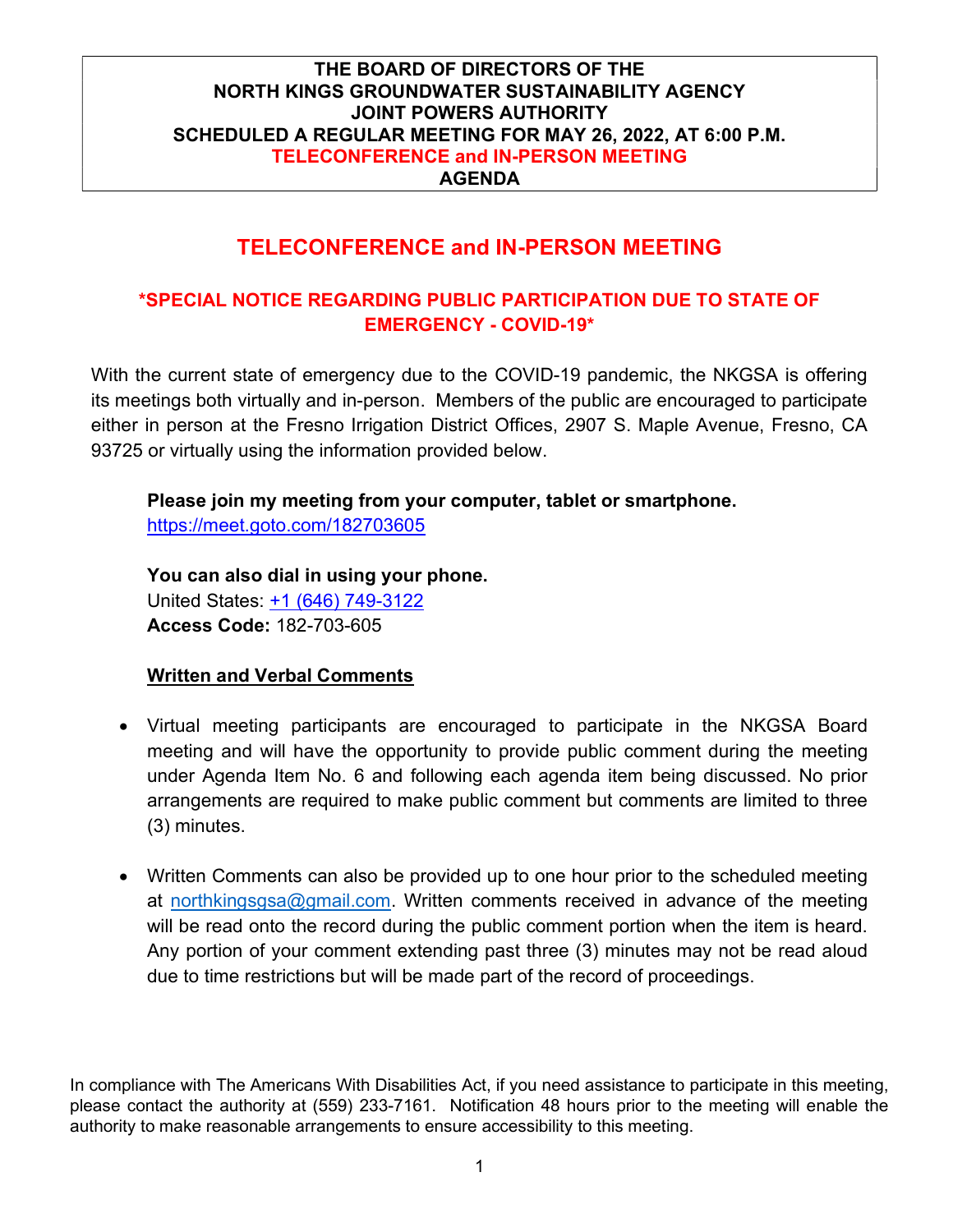## TELECONFERENCE and IN-PERSON MEETING

### 1. CALL TO ORDER

### 2. PLEDGE OF ALLEGIANCE

#### 3. NKGSA RESOLUTION 2022-09

a. In accordance with AB361, the Board will consider adoption of NKGSA Resolution 2022-09: Resolution of the North Kings Groundwater Sustainability Agency Board of Directors – Resolution Continuing the North Kings Groundwater Sustainability Agency Board Authority to hold virtual meetings pursuant to AB 361. (Chauhan/Dale)

#### 4. REVIEW AGENDA

Additional Agenda Items – Requires Majority Approval of Board - §54954.2(b)

### 5. REVIEW OF FUTURE MEETINGS

#### 6. PUBLIC PRESENTATIONS (for items not on agenda) – 3 Minutes Maximum Per Person, 10 Minutes Maximum Per Subject

#### 7. POTENTIAL CONFLICTS OF INTEREST

Any Board Member who has a potential conflict of interest may now identify the item and recuse themselves from discussing and voting on the matter. [FPPC §18705]

#### 8. ADMINISTRATIVE MATTERS

- a. Discussion/Possible Action on Board Meeting Minutes March 24, 2022
- b. Kings Subbasin Coordination Update (Samuelian)
- c. Water Conditions Update (Claes)
- d. Advisory Committee Update (Redelfs)
- e. Governor's Executive Order N-7-22: Well Permitting Update (Chauhan)
- f. Discussion/Possible Action Consider Approval of Draft Agency Groundwater Impact Mitigation Policy – NKGSA 2022-001 (Chauhan)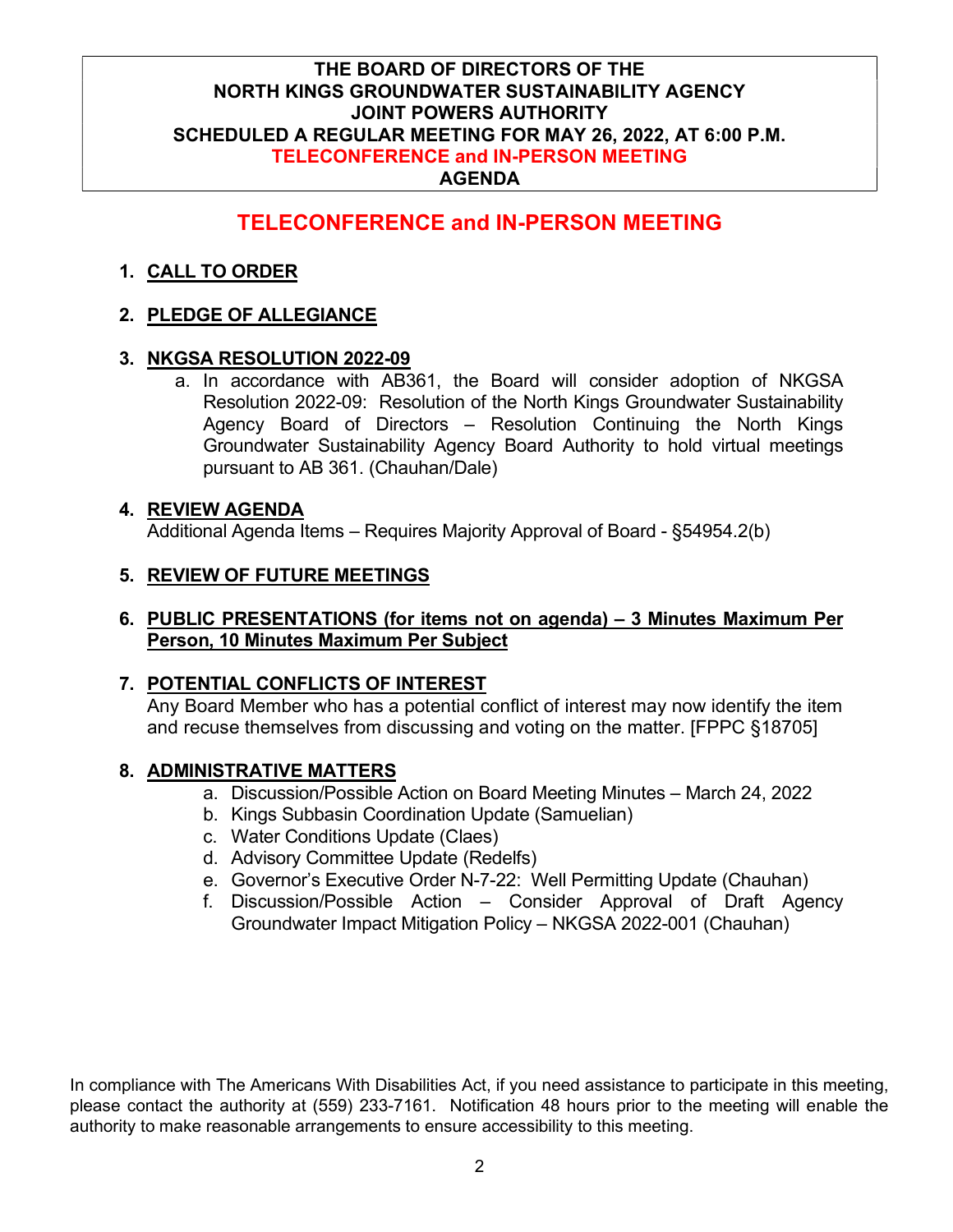## TELECONFERENCE and IN-PERSON MEETING

- g. Workgroup Updates
	- i. Technical Workgroup (Claes)
		- 1. Discussion Consider Proposed Changes to the Groundwater Sustainability Plan to Address Department of Water Resources Inadequate Determination
	- ii. Policy Workgroup (Chauhan)

## 9. FINANCIAL MATTERS

- a. Discussion/Possible Action Recommend Approval of Expense Report for March 2022 (Hailey)
- b. Discussion/Possible Action Recommend Approval of the Financial Statements as of March 31, 2022 (Hailey)
- c. Discussion/Possible Action Consider Fiscal Year 2021-2022 Proposed Budget Revisions (Hailey)
- d. Discussion/Possible Action Consider Fiscal Year 2022-2023 Proposed Budget (Hailey)
- e. Interested Party Invoices Update

#### 10. EXECUTIVE OFFICER REPORT (Chauhan)

- a. Department of Water Resources Prop 68 Grant Update
- b. 2022 Call for Projects
- c. Outreach / External Affairs Update
- d. Representative Monitoring Network Update
- e. Miscellaneous

## 11. DIRECTORS REPORT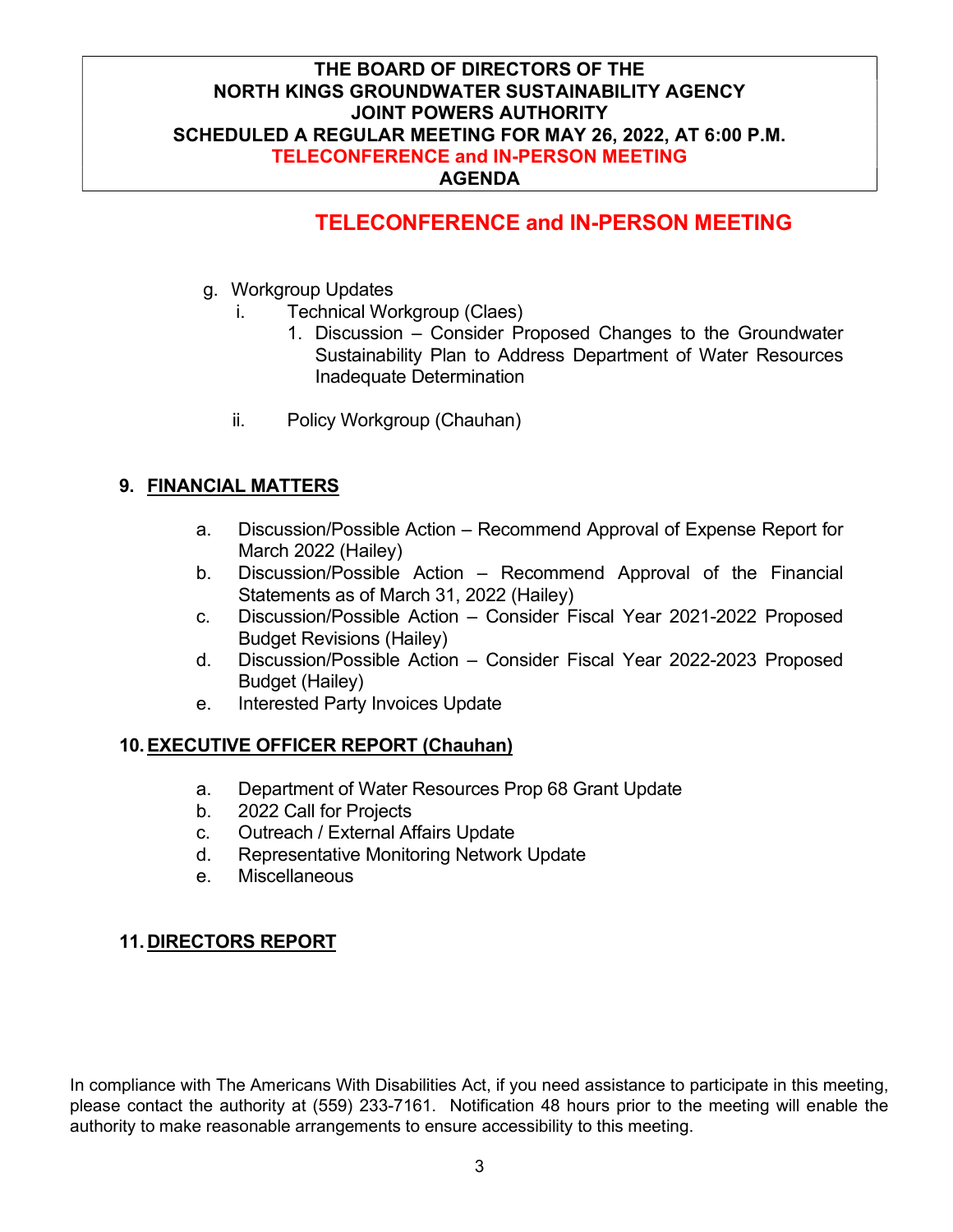## TELECONFERENCE and IN-PERSON MEETING

#### CLOSED SESSION

Conference with Legal Counsel – Anticipated Litigation (Government Code Section 54956.9(d)(2)): One potential case

## 12. REPORT ON ACTION(S) TAKEN IN CLOSED SESSION

#### 13. ADJOURNMENT

Note: This agenda is posted pursuant to the provisions of the Government Code commencing at Section 54950. The date of this posting is May 23, 2022. Posting locations are: 1) Fresno Irrigation District Office; 2) NKGSA Website; and 3) Notice Box located in front of 2907 S Maple Avenue – Fresno, CA (24-hour access available on District website and in the mailbox in front of building).

"In accordance with California Government Code Section 54957.5, any writing or document that is a public record, relates to an open session agenda item and is distributed less than 72 hours prior to a regular meeting, will be made available for public inspection in the District offices during normal business hours. If, however, the document is not distributed until the regular meeting to which it relates, then the document or writing will be made available to the public at the location of the meeting."